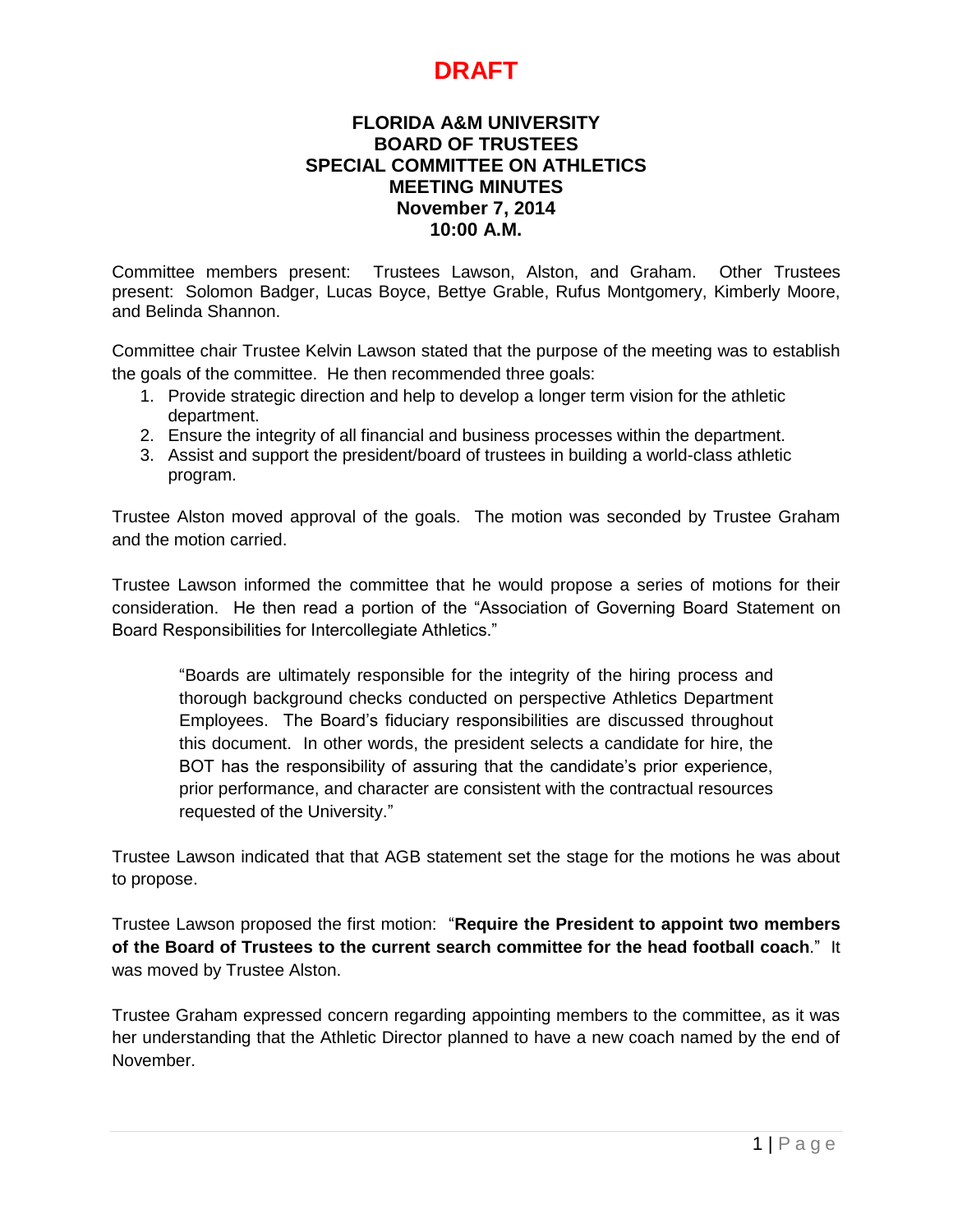Trustee Lawson asked Trustee Graham to hold that comment until he proposed his fourth motion.

Trustee Montgomery stated that the Board should tread lightly in the area of delegating appointment authority, with regard to trustees, to the chief executive.

Trustee Lawson then proposed that the **chairman of the Board of Trustees appoint two board members to the current active search committee for the head coach.** Trustee Alston accepted that amendment to his motion.

Trustee Shannon inquired about the role Trustee Lawson wanted the Board to play in the hiring of the football coach, as the Board's only role in hiring is to hire a president. She asked if there was another way to get his concerns addressed, without placing trustees on the hiring committee.

Trustee Alston asked about the difference between the President's Advisory Committee and the Board's committee.

Trustee Montgomery pointed out that the athletic director's employment contract was between the Florida A&M University Board of Trustees (FAMU) and Director Winslow. He asked that all Board members be provided a copy of that contract.

Trustee Lawson indicated that, in light of the AGB statement and the language included in the employment contract, it was within their purview to ask the chair to appoint two members to the committee, to provide additional oversight, to provide a sense of comfort to the balance of the board, that all processes and procedures were being followed appropriately.

The Committee then turned its focus back to the motion. The motion was seconded by Trustee Lawson. A roll-call vote was conducted:

Alston – Yes Lawson – Yes Graham – No

The motion carried.

Next, Trustee Lawson proposed a vote of no confidence for Athletic Director Winslow.

Trustee Alston asked for clarification regarding the duties of the BOT Special Committee on Athletics and the President's Advisory Committee on Athletics. Trustee Graham pointed out that the University also had an athletic committee. Trustee Lawson explained that the BOT committee is different because it has fiduciary responsibility to the University. The other committees are important advisory committees that provide a different level of support to the University. The Board's committee's advice, recommendations and counsel would be more broad-sweeping and the changes it would seek would be more policy oriented, verses structural and operational changes in the day-to-day activities of the athletic department. He indicated that the things the Board's committee will put in place will be multi-year contracts, appropriations for buildings, copyright issues, and long-term agreements for advertising agencies.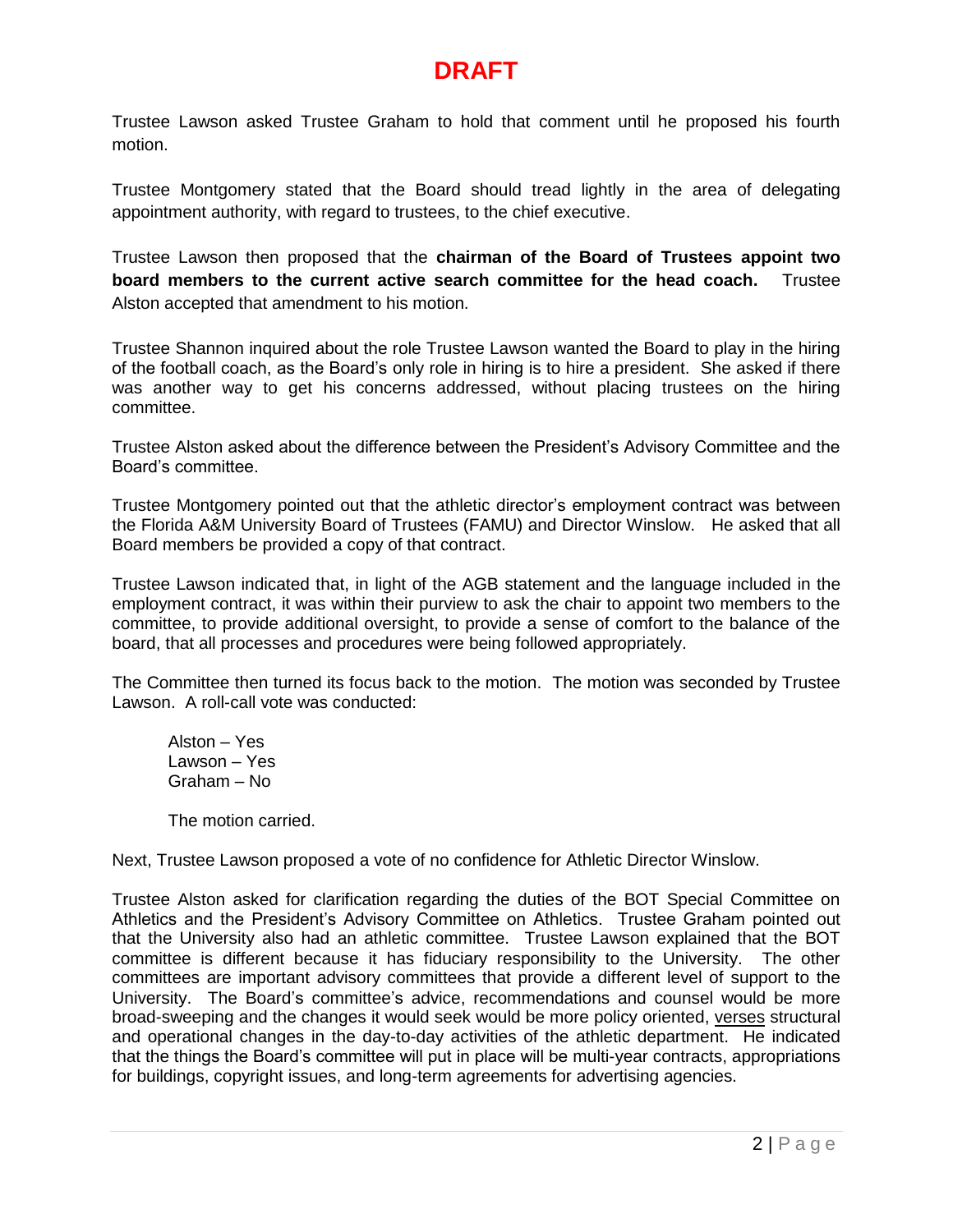Trustee Graham expressed concern that the Committee's actions will have no effect, since the Board of Trustees does not meet until after the search for the coach is completed.

Trustee Alston asked that the Committee have some discussion regarding the recommendation concerning a vote of no confidence. Trustee Graham stated that she had conferred with her constituents and then expressed her desire to move forward with the vote of no confidence. She stated that she wanted other Board members to have a chance to voice their opinions.

Trustee Shannon asked what Trustee Lawson wanted to accomplish with the proposed motion. She stated that before she could support such a motion, she would like to have a conversation with the President and the Athletics Advisory Committee. She stated that she wanted more facts. She also stated that it was her understanding that Winslow did not act alone in the decision and timing of the firing of the football coach.

Trustee Lawson clarified that the objective was to make and provide a clear statement of significant concern, to both the president and the athletic director, regarding a series of events and actions that had taken place over the last several months. Trustee Shannon indicated that his response did adequately answer her question. She stated that she would like to understand what the series of events were.

Trustee Lawson said that it was not about an individual, but was about protecting the reputation of the school and making sure that it was moving forward. He remarked that there is still 110% support of the president.

Trustee Grable asked if the breakdown in communication referenced in an email from Trustee Lawson to President Mangum had been answered. He stated that the email had not been answered adequately. He said that the President did provide a response, but it did not answer his question. The response did not directly address the on-going need for communications regarding activities about the athletic department.

Trustee Lawson restated the motion "**Recommending to the chair and the Board a vote of no confidence for athletic director Winslow**."

Trustee Moore expressed that the Board should follow the required action steps in terms of having conversations with the president and others, prior to taking this bold step.

Trustee Lawson responded that the Board might have more latitude because Winslow's employment contract was with the Board of Trustees.

#### **Trustee Lawson moved that the Committee recommend to the chair and the Board a vote of no confidence for athletic director Winslow. It was seconded by Trustee Alston.**

Trustee Lawson clarified that the vote of no confidence is only directed to the athletic director, not the president. Trustee Lawson asked for a roll call vote:

| Alston | Yes |
|--------|-----|
| Lawson | Yes |
| Graham | Yes |

The motion carried.